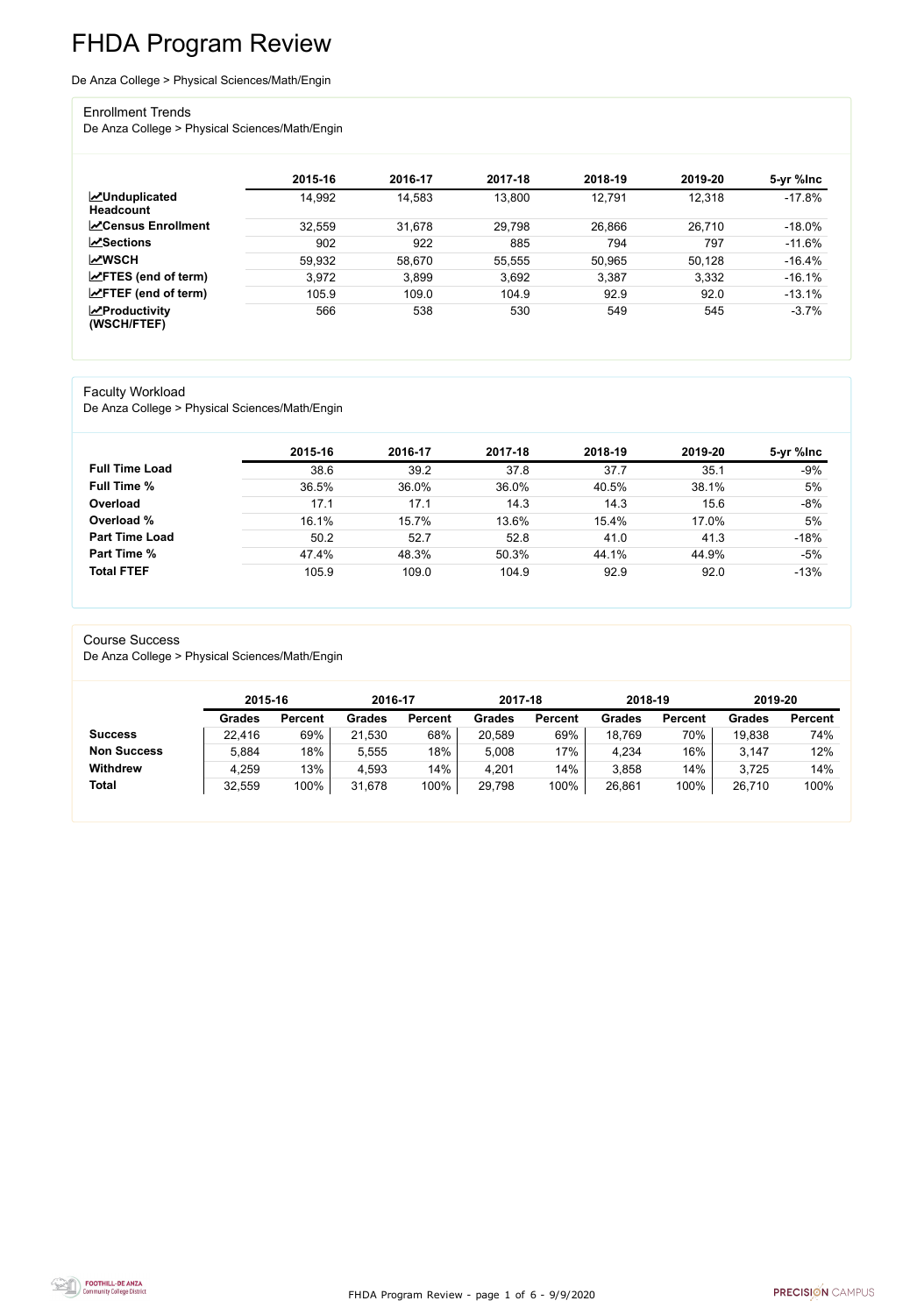FHDA Program Review - page 2 of 6 - 9/9/2020



## Course Success for African American, Latinx, and Filipinx Students

### Course Success for Asian, Native American, Pacific Islander, White, and Decline to State Students

|                    | 2015-16       |                | 2016-17       |                | 2017-18       |                | 2018-19       |                | 2019-20       |                |
|--------------------|---------------|----------------|---------------|----------------|---------------|----------------|---------------|----------------|---------------|----------------|
|                    | <b>Grades</b> | <b>Percent</b> | <b>Grades</b> | <b>Percent</b> | <b>Grades</b> | <b>Percent</b> | <b>Grades</b> | <b>Percent</b> | <b>Grades</b> | <b>Percent</b> |
| <b>Success</b>     | 6,333         | 58%            | 6,474         | 58%            | 6,074         | 59%            | 4,778         | 57%            | 4,919         | 62%            |
| <b>Non Success</b> | 2,790         | 26%            | 2,668         | 24%            | 2,444         | 24%            | .893          | 23%            | 501.ا         | 19%            |
| <b>Withdrew</b>    | 1,776         | 16%            | 1,975         | 18%            | 1,809         | 18%            | .679          | 20%            | 1,553         | 19%            |
| <b>Total</b>       | 10,899        | 100%           | 11,117        | 100%           | 10,327        | 100%           | 8,350         | 100%           | 7,973         | 100%           |

|                    | 2015-16       |                | 2016-17       |                | 2017-18       |                | 2018-19       |                | 2019-20       |                |
|--------------------|---------------|----------------|---------------|----------------|---------------|----------------|---------------|----------------|---------------|----------------|
|                    | <b>Grades</b> | <b>Percent</b> | <b>Grades</b> | <b>Percent</b> | <b>Grades</b> | <b>Percent</b> | <b>Grades</b> | <b>Percent</b> | <b>Grades</b> | <b>Percent</b> |
| <b>Success</b>     | 16,083        | 74%            | 15,056        | 73%            | 14,515        | 75%            | 13,991        | 76%            | 14,919        | 80%            |
| <b>Non Success</b> | 3,094         | 14%            | 2,887         | 14%            | 2,564         | 13%            | 2,341         | 13%            | .646          | 9%             |
| <b>Withdrew</b>    | 2,483         | 11%            | 2,618         | 13%            | 2,392         | 12%            | 2,179         | 12%            | 2,172         | 12%            |
| <b>Total</b>       | 21,660        | 100%           | 20,561        | 100%           | 19,471        | 100%           | 18,511        | 100%           | 18,737        | 100%           |
|                    |               |                |               |                |               |                |               |                |               |                |

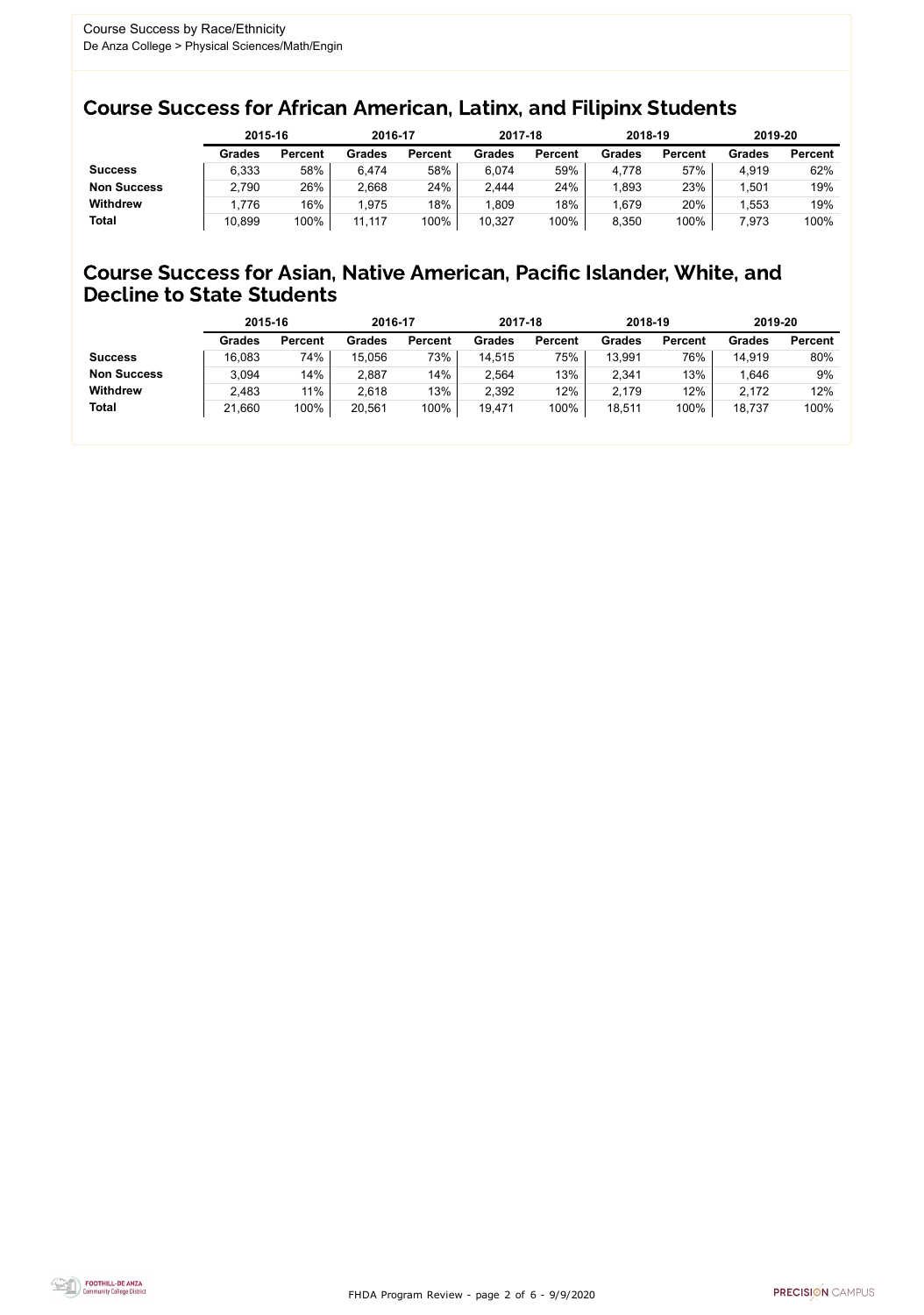FHDA Program Review - page 3 of 6 - 9/9/2020



Some courses may continue to be listed but no longer have data due to renumbering or because the course was not offered in the past five years.



## by Gender

|                     |        | 2015-16        |        | 2016-17        |        | 2017-18        |        | 2018-19        | 2019-20 |                |
|---------------------|--------|----------------|--------|----------------|--------|----------------|--------|----------------|---------|----------------|
|                     | Enr    | <b>Percent</b> | Enr    | <b>Percent</b> | Enr    | <b>Percent</b> | Enr    | <b>Percent</b> | Enr     | <b>Percent</b> |
| <b>Female</b>       | 13,747 | 42%            | 13,411 | 42%            | 12,554 | 42%            | 11,340 | 42%            | 11,040  | 41%            |
| <b>Male</b>         | 18,605 | 57%            | 18,048 | 57%            | 17,073 | 57%            | 15,366 | 57%            | 15,482  | 58%            |
| <b>Non-Binary</b>   |        | 0%             |        | 0%             | 0      | 0%             |        | $0\%$          |         | 0%             |
| <b>Not Reported</b> | 207    | $1\%$          | 219    | $1\%$          | 171    | $1\%$          | 152    | 1%             | 181     | 1%             |
| <b>Total</b>        | 32,559 | 100%           | 31,678 | 100%           | 29,798 | 100%           | 26,866 | 100%           | 26,710  | 100%           |

## by Ethnicity

|                         |        | 2015-16        |        | 2016-17        |        | 2017-18        | 2018-19 |                | 2019-20 |                |
|-------------------------|--------|----------------|--------|----------------|--------|----------------|---------|----------------|---------|----------------|
|                         | Enr    | <b>Percent</b> | Enr    | <b>Percent</b> | Enr    | <b>Percent</b> | Enr     | <b>Percent</b> | Enr     | <b>Percent</b> |
| <b>African American</b> | 1,136  | 3%             | 1,184  | 4%             | 1,068  | 4%             | 802     | 3%             | 793     | 3%             |
| Asian                   | 15,806 | 49%            | 15,119 | 48%            | 14,258 | 48%            | 13,824  | 51%            | 13,891  | 52%            |
| <b>Filipinx</b>         | 2,307  | 7%             | 2,248  | 7%             | 1,957  | 7%             | 1,647   | 6%             | 1,621   | 6%             |
| Latinx                  | 7,456  | 23%            | 7,685  | 24%            | 7,302  | 25%            | 5,903   | 22%            | 5,559   | 21%            |
| <b>Native American</b>  | 72     | $0\%$          | 105    | 0%             | 101    | 0%             | 94      | $0\%$          | 58      | 0%             |
| <b>Pacific Islander</b> | 220    | $1\%$          | 207    | $1\%$          | 196    | $1\%$          | 151     | 1%             | 161     | $1\%$          |
| White                   | 4,843  | 15%            | 4,604  | 15%            | 4,543  | 15%            | 4,096   | 15%            | 3,964   | 15%            |
| <b>Decline to State</b> | 719    | 2%             | 526    | 2%             | 373    | $1\%$          | 349     | $1\%$          | 663     | 2%             |
| <b>Total</b>            | 32,559 | 100%           | 31,678 | 100%           | 29,798 | 100%           | 26,866  | 100%           | 26,710  | 100%           |

## by Age

|              | 2015-16 |                | 2016-17 |                | 2017-18 |                | 2018-19 |                | 2019-20 |                |
|--------------|---------|----------------|---------|----------------|---------|----------------|---------|----------------|---------|----------------|
|              | Enr     | <b>Percent</b> | Enr     | <b>Percent</b> | Enr     | <b>Percent</b> | Enr     | <b>Percent</b> | Enr     | <b>Percent</b> |
| 19 or less   | 10,194  | 31%            | 9,454   | 30%            | 8,443   | 28%            | 8,414   | 31%            | 8,796   | 33%            |
| $20 - 24$    | 17,517  | 54%            | 17,470  | 55%            | 16,406  | 55%            | 14,095  | 52%            | 13,537  | 51%            |
| 25-39        | 4,373   | 13%            | 4,260   | 13%            | 4,504   | 15%            | 3,943   | 15%            | 3,972   | 15%            |
| $40 +$       | 475     | $1\%$          | 494     | 2%             | 445     | 1%             | 414     | 2%             | 405     | 2%             |
| <b>Total</b> | 32,559  | 100%           | 31,678  | 100%           | 29,798  | 100%           | 26,866  | 100%           | 26,710  | 100%           |

## by Education Level

|                           | 2015-16 |                | 2016-17 |                | 2017-18 |                | 2018-19 |                | 2019-20 |                |
|---------------------------|---------|----------------|---------|----------------|---------|----------------|---------|----------------|---------|----------------|
|                           | Enr     | <b>Percent</b> | Enr     | <b>Percent</b> | Enr     | <b>Percent</b> | Enr     | <b>Percent</b> | Enr     | <b>Percent</b> |
| <b>Bachelor or higher</b> | 564     | $2\%$          | 598     | $2\%$          | 659     | $2\%$          | 734     | 3%             | 809     | 3%             |
| <b>Associate</b>          | 510     | 2%             | 505     | 2%             | 544     | 2%             | 432     | 2%             | 524     | 2%             |
| <b>HS/Equivalent</b>      | 28,889  | 89%            | 28,093  | 89%            | 26,185  | 88%            | 23,501  | 87%            | 23,288  | 87%            |
| <b>All Other</b>          | 2,596   | 8%             | 2,482   | 8%             | 2,410   | 8%             | 2,199   | 8%             | 2,089   | 8%             |
| <b>Total</b>              | 32,559  | 100%           | 31,678  | 100%           | 29,798  | 100%           | 26,866  | 100%           | 26,710  | 100%           |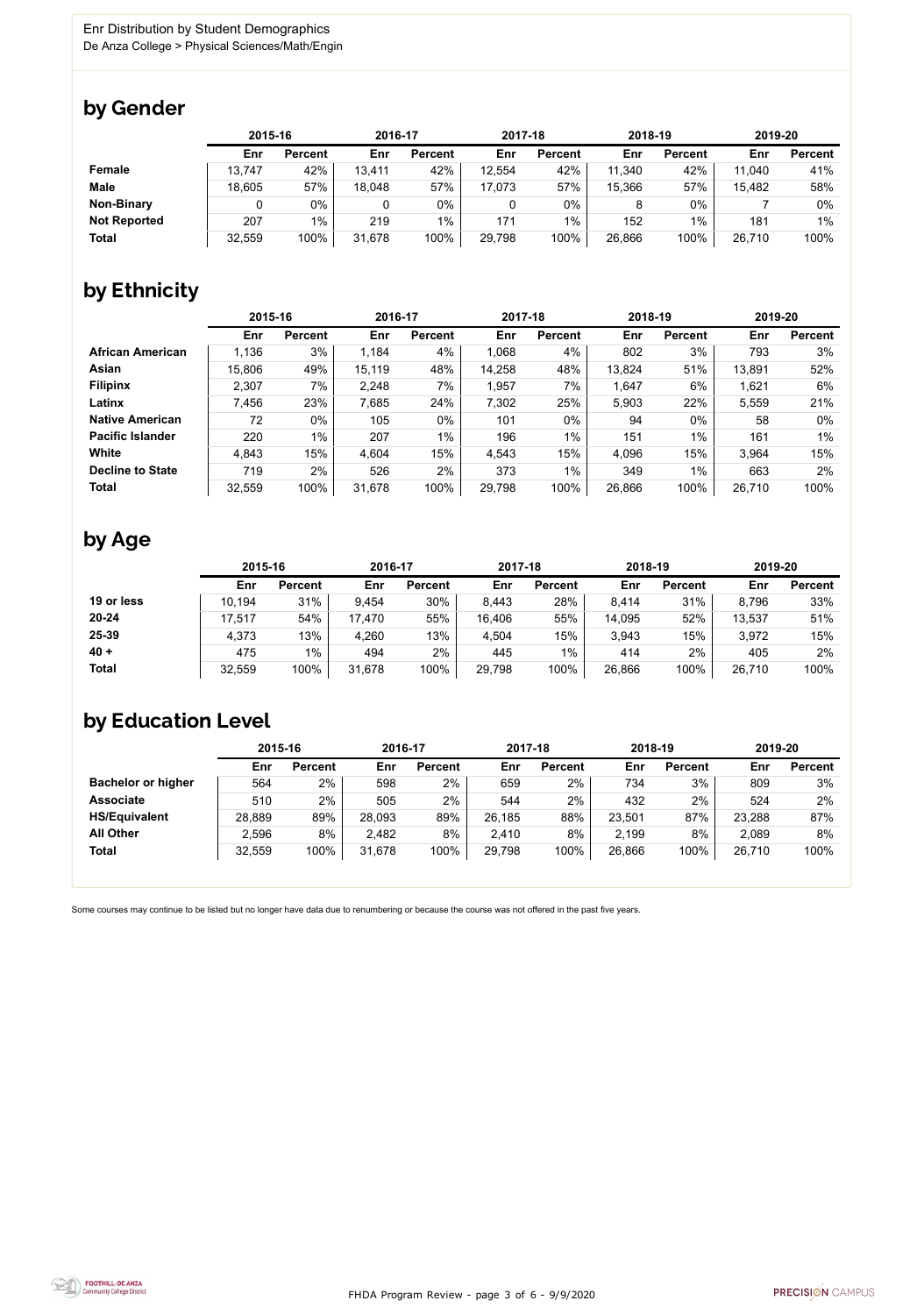FHDA Program Review - page 4 of 6 - 9/9/2020



### Success Rates by Gender De Anza College > Physical Sciences/Math/Engin

|                     |                | 2019-20        |                    |                |                 |                |               |                |  |  |  |  |  |  |
|---------------------|----------------|----------------|--------------------|----------------|-----------------|----------------|---------------|----------------|--|--|--|--|--|--|
|                     | <b>Success</b> |                | <b>Non Success</b> |                | <b>Withdrew</b> |                | <b>Total</b>  |                |  |  |  |  |  |  |
|                     | <b>Grades</b>  | <b>Percent</b> | <b>Grades</b>      | <b>Percent</b> | <b>Grades</b>   | <b>Percent</b> | <b>Grades</b> | <b>Percent</b> |  |  |  |  |  |  |
| <b>Female</b>       | 8,392          | 76%            | 1,184              | 11%            | 1,464           | 13%            | 11,040        | 100%           |  |  |  |  |  |  |
| <b>Male</b>         | 11,305         | 73%            | 1,946              | 13%            | 2,231           | 14%            | 15,482        | 100%           |  |  |  |  |  |  |
| <b>Non-Binary</b>   | 5              | 71%            |                    | $0\%$          |                 | 29%            |               | 100%           |  |  |  |  |  |  |
| <b>Not Reported</b> | 136            | 75%            | 17                 | 9%             | 28              | 15%            | 181           | 100%           |  |  |  |  |  |  |
| All                 | 19,838         | 74%            | 3,147              | 12%            | 3,725           | 14%            | 26,710        | 100%           |  |  |  |  |  |  |

|                     |                | 2018-19        |                    |                |                 |                |               |                |  |  |  |  |  |
|---------------------|----------------|----------------|--------------------|----------------|-----------------|----------------|---------------|----------------|--|--|--|--|--|
|                     | <b>Success</b> |                | <b>Non Success</b> |                | <b>Withdrew</b> |                | <b>Total</b>  |                |  |  |  |  |  |
|                     | <b>Grades</b>  | <b>Percent</b> | <b>Grades</b>      | <b>Percent</b> | <b>Grades</b>   | <b>Percent</b> | <b>Grades</b> | <b>Percent</b> |  |  |  |  |  |
| Female              | 8,133          | 72%            | 1,609              | 14%            | 1,595           | 14%            | 11,337        | 100%           |  |  |  |  |  |
| <b>Male</b>         | 10,531         | 69%            | 2,599              | 17%            | 2,234           | 15%            | 15,364        | 100%           |  |  |  |  |  |
| <b>Non-Binary</b>   | 5              | 63%            | ◠<br>J             | 38%            | 0               | $0\%$          | 8             | 100%           |  |  |  |  |  |
| <b>Not Reported</b> | 100            | 66%            | 23                 | 15%            | 29              | 19%            | 152           | 100%           |  |  |  |  |  |
| All                 | 18,769         | 70%            | 4,234              | 16%            | 3,858           | 14%            | 26,861        | 100%           |  |  |  |  |  |

|                     |               | 2017-18                              |               |                |               |                |               |                |  |  |  |  |  |  |
|---------------------|---------------|--------------------------------------|---------------|----------------|---------------|----------------|---------------|----------------|--|--|--|--|--|--|
|                     |               | <b>Non Success</b><br><b>Success</b> |               |                |               |                | <b>Total</b>  |                |  |  |  |  |  |  |
|                     | <b>Grades</b> | <b>Percent</b>                       | <b>Grades</b> | <b>Percent</b> | <b>Grades</b> | <b>Percent</b> | <b>Grades</b> | <b>Percent</b> |  |  |  |  |  |  |
| Female              | 9,093         | 72%                                  | 1,838         | 15%            | 1,623         | 13%            | 12,554        | 100%           |  |  |  |  |  |  |
| <b>Male</b>         | 11,373        | 67%                                  | 3,147         | 18%            | 2,553         | 15%            | 17,073        | 100%           |  |  |  |  |  |  |
| <b>Non-Binary</b>   | 0             | N/A                                  | 0             | N/A            | 0             | N/A            | 0             | 100%           |  |  |  |  |  |  |
| <b>Not Reported</b> | 123           | 72%                                  | 23            | 13%            | 25            | 15%            | 171           | 100%           |  |  |  |  |  |  |
| All                 | 20,589        | 69%                                  | 5,008         | 17%            | 4,201         | 14%            | 29,798        | 100%           |  |  |  |  |  |  |

|                     |                |                |                    | 2016-17        |                 |                |               |                |
|---------------------|----------------|----------------|--------------------|----------------|-----------------|----------------|---------------|----------------|
|                     | <b>Success</b> |                | <b>Non Success</b> |                | <b>Withdrew</b> |                | <b>Total</b>  |                |
|                     | <b>Grades</b>  | <b>Percent</b> | <b>Grades</b>      | <b>Percent</b> | <b>Grades</b>   | <b>Percent</b> | <b>Grades</b> | <b>Percent</b> |
| Female              | 9,452          | 70%            | 2,165              | 16%            | 1,794           | 13%            | 13,411        | 100%           |
| <b>Male</b>         | 11,922         | 66%            | 3,356              | 19%            | 2,770           | 15%            | 18,048        | 100%           |
| <b>Non-Binary</b>   | 0              | N/A            |                    | N/A            | 0               | N/A            |               | 100%           |
| <b>Not Reported</b> | 156            | 71%            | 34                 | 16%            | 29              | 13%            | 219           | 100%           |
| All                 | 21,530         | 68%            | 5,555              | 18%            | 4,593           | 14%            | 31,678        | 100%           |

|                     |                                                         | 2015-16        |               |                |               |                |               |                |  |
|---------------------|---------------------------------------------------------|----------------|---------------|----------------|---------------|----------------|---------------|----------------|--|
|                     | <b>Withdrew</b><br><b>Non Success</b><br><b>Success</b> |                |               |                |               |                |               | <b>Total</b>   |  |
|                     | <b>Grades</b>                                           | <b>Percent</b> | <b>Grades</b> | <b>Percent</b> | <b>Grades</b> | <b>Percent</b> | <b>Grades</b> | <b>Percent</b> |  |
| Female              | 9,750                                                   | 71%            | 2,340         | 17%            | 1,657         | 12%            | 13,747        | 100%           |  |
| <b>Male</b>         | 12,530                                                  | 67%            | 3,505         | 19%            | 2,570         | 14%            | 18,605        | 100%           |  |
| <b>Non-Binary</b>   |                                                         | N/A            | 0             | N/A            |               | N/A            | 0             | 100%           |  |
| <b>Not Reported</b> | 136                                                     | 66%            | 39            | 19%            | 32            | 15%            | 207           | 100%           |  |
| All                 | 22,416                                                  | 69%            | 5,884         | 18%            | 4,259         | 13%            | 32,559        | 100%           |  |

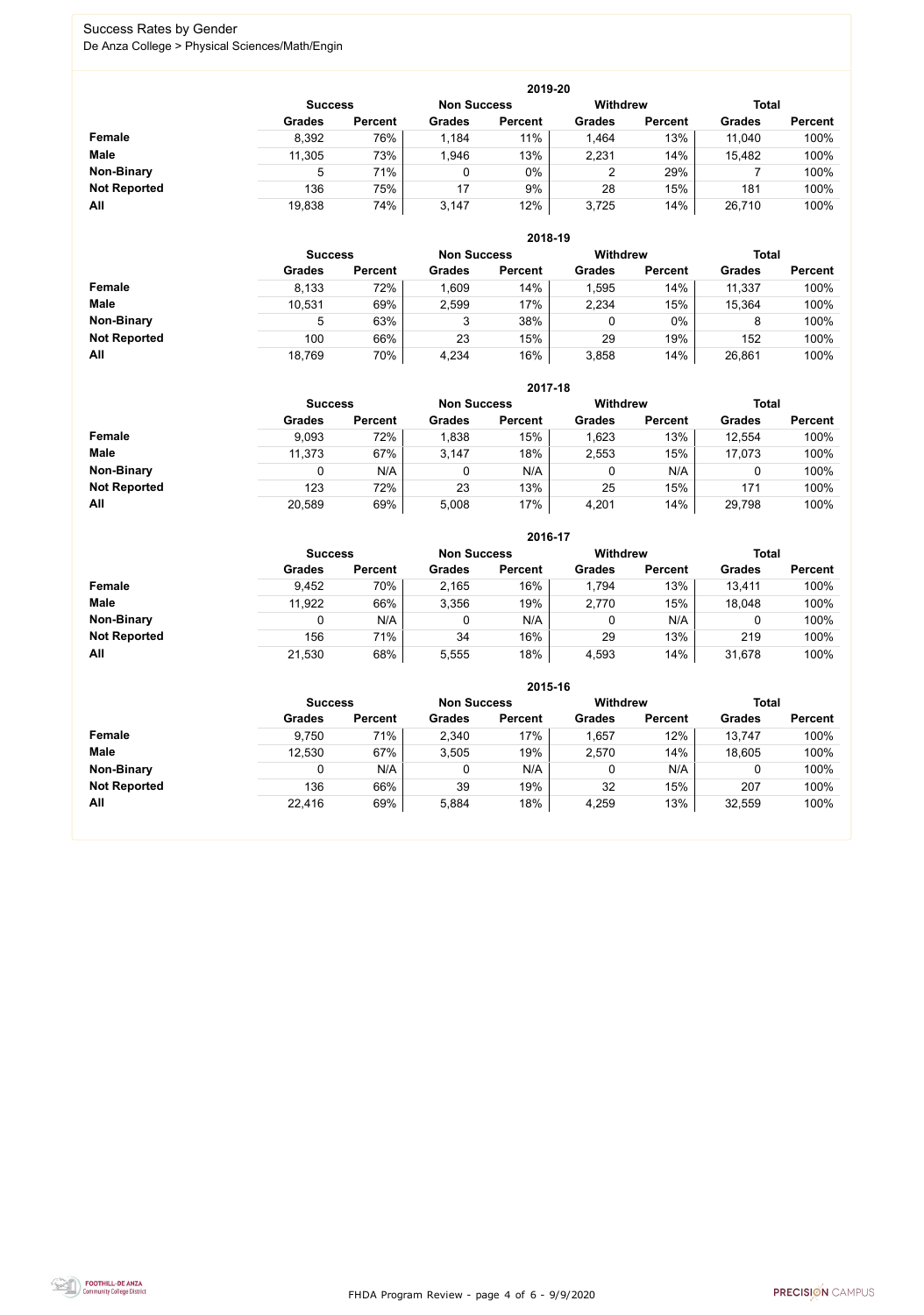FHDA Program Review - page 5 of 6 - 9/9/2020



#### Success Rates by Age De Anza College > Physical Sciences/Math/Engin

|            |                |                    |               | 2019-20         |               |                |               |                |
|------------|----------------|--------------------|---------------|-----------------|---------------|----------------|---------------|----------------|
|            | <b>Success</b> | <b>Non Success</b> |               | <b>Withdrew</b> |               | <b>Total</b>   |               |                |
|            | <b>Grades</b>  | <b>Percent</b>     | <b>Grades</b> | <b>Percent</b>  | <b>Grades</b> | <b>Percent</b> | <b>Grades</b> | <b>Percent</b> |
| 19 or less | 6,804          | 77%                | 1,022         | 12%             | 970           | 11%            | 8,796         | 100%           |
| $20 - 24$  | 9,823          | 73%                | 1,663         | 12%             | 2,051         | 15%            | 13,537        | 100%           |
| 25-39      | 2,906          | 73%                | 434           | 11%             | 632           | 16%            | 3,972         | 100%           |
| $40 +$     | 305            | 75%                | 28            | 7%              | 72            | 18%            | 405           | 100%           |
| All        | 19,838         | 74%                | 3,147         | 12%             | 3,725         | 14%            | 26,710        | 100%           |

|            |                |                    |               | 2018-19         |               |                |               |                |
|------------|----------------|--------------------|---------------|-----------------|---------------|----------------|---------------|----------------|
|            | <b>Success</b> | <b>Non Success</b> |               | <b>Withdrew</b> |               | <b>Total</b>   |               |                |
|            | <b>Grades</b>  | <b>Percent</b>     | <b>Grades</b> | <b>Percent</b>  | <b>Grades</b> | <b>Percent</b> | <b>Grades</b> | <b>Percent</b> |
| 19 or less | 6,316          | 75%                | 1,150         | 14%             | 947           | 11%            | 8,413         | 100%           |
| $20 - 24$  | 9,536          | 68%                | 2,417         | 17%             | 2,139         | 15%            | 14,092        | 100%           |
| 25-39      | 2,636          | 67%                | 619           | 16%             | 687           | 17%            | 3,942         | 100%           |
| $40 +$     | 281            | 68%                | 48            | 12%             | 85            | 21%            | 414           | 100%           |
| All        | 18,769         | 70%                | 4,234         | 16%             | 3,858         | 14%            | 26,861        | 100%           |

|            |                                                                         |                |               | 2017-18        |               |                |               |                |
|------------|-------------------------------------------------------------------------|----------------|---------------|----------------|---------------|----------------|---------------|----------------|
|            | <b>Total</b><br><b>Withdrew</b><br><b>Non Success</b><br><b>Success</b> |                |               |                |               |                |               |                |
|            | <b>Grades</b>                                                           | <b>Percent</b> | <b>Grades</b> | <b>Percent</b> | <b>Grades</b> | <b>Percent</b> | <b>Grades</b> | <b>Percent</b> |
| 19 or less | 6,241                                                                   | 74%            | 1,325         | 16%            | 877           | 10%            | 8,443         | 100%           |
| $20 - 24$  | 10,954                                                                  | 67%            | 2,966         | 18%            | 2,486         | 15%            | 16,406        | 100%           |
| $25 - 39$  | 3,068                                                                   | 68%            | 673           | 15%            | 763           | 17%            | 4,504         | 100%           |
| $40 +$     | 326                                                                     | 73%            | 44            | 10%            | 75            | 17%            | 445           | 100%           |
| All        | 20,589                                                                  | 69%            | 5,008         | 17%            | 4,201         | 14%            | 29,798        | 100%           |

|            |                |                |                    | 2016-17        |                 |                |               |                |
|------------|----------------|----------------|--------------------|----------------|-----------------|----------------|---------------|----------------|
|            | <b>Success</b> |                | <b>Non Success</b> |                | <b>Withdrew</b> |                | <b>Total</b>  |                |
|            | <b>Grades</b>  | <b>Percent</b> | <b>Grades</b>      | <b>Percent</b> | <b>Grades</b>   | <b>Percent</b> | <b>Grades</b> | <b>Percent</b> |
| 19 or less | 6,789          | 72%            | ,569               | 17%            | 1,096           | 12%            | 9,454         | 100%           |
| $20 - 24$  | 11,513         | 66%            | 3,283              | 19%            | 2,674           | 15%            | 17,470        | 100%           |
| 25-39      | 2,875          | 67%            | 639                | 15%            | 746             | 18%            | 4,260         | 100%           |
| $40 +$     | 353            | 71%            | 64                 | 13%            | 77              | 16%            | 494           | 100%           |
| <b>All</b> | 21,530         | 68%            | 5,555              | 18%            | 4,593           | 14%            | 31,678        | 100%           |

|            |                                      |                |               | 2015-16        |               |                 |               |                |
|------------|--------------------------------------|----------------|---------------|----------------|---------------|-----------------|---------------|----------------|
|            | <b>Non Success</b><br><b>Success</b> |                |               |                |               | <b>Withdrew</b> | <b>Total</b>  |                |
|            | <b>Grades</b>                        | <b>Percent</b> | <b>Grades</b> | <b>Percent</b> | <b>Grades</b> | <b>Percent</b>  | <b>Grades</b> | <b>Percent</b> |
| 19 or less | 7,542                                | 74%            | 1,714         | 17%            | 938           | 9%              | 10,194        | 100%           |
| $20 - 24$  | 11,581                               | 66%            | 3,403         | 19%            | 2,533         | 14%             | 17,517        | 100%           |
| 25-39      | 2,959                                | 68%            | 702           | 16%            | 712           | 16%             | 4,373         | 100%           |
| $40 +$     | 334                                  | 70%            | 65            | 14%            | 76            | 16%             | 475           | 100%           |
| All        | 22,416                               | 69%            | 5,884         | 18%            | 4,259         | 13%             | 32,559        | 100%           |